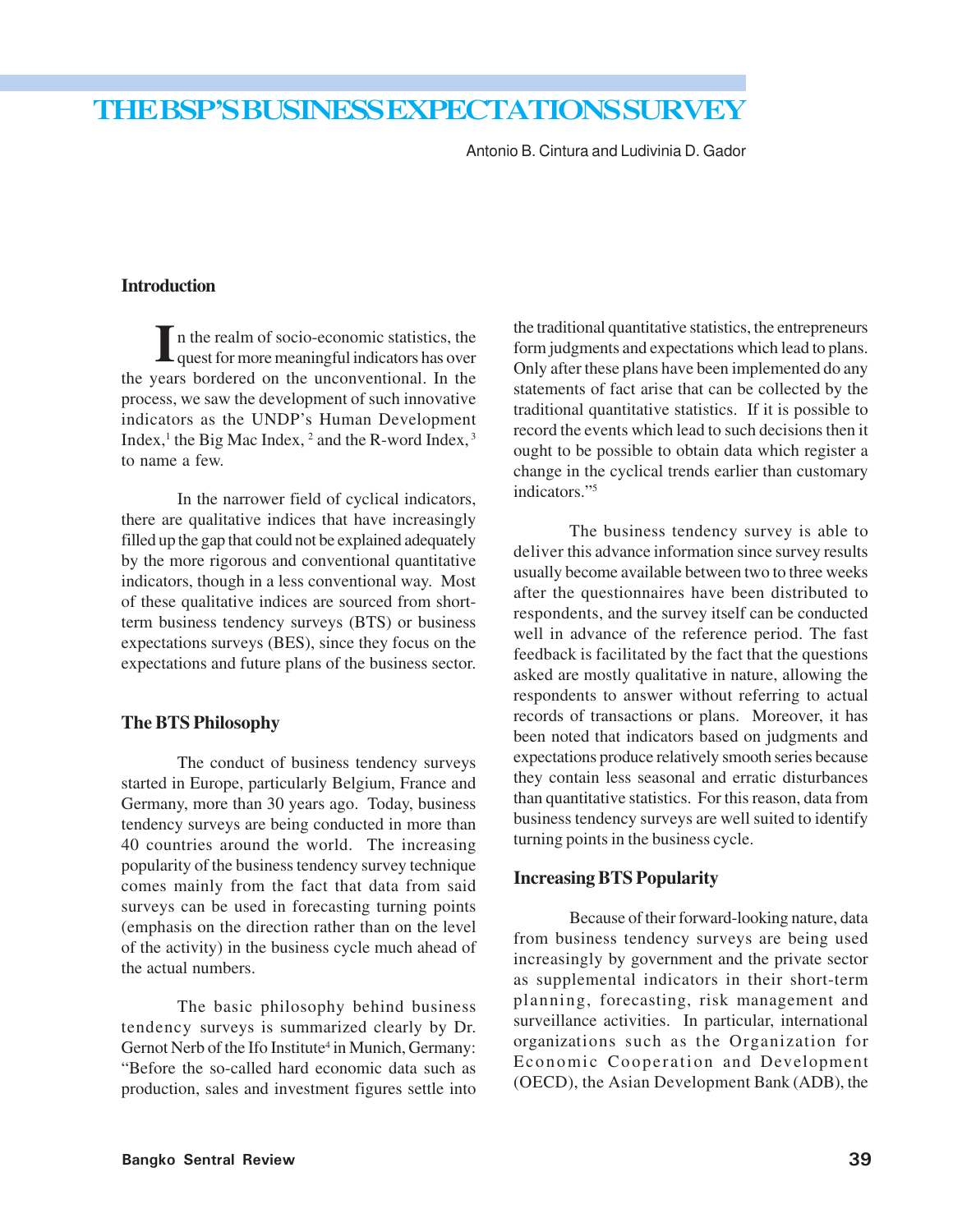Association of South East Asian Nations (ASEAN) and the Bank for International Settlements (BIS) have included business survey data in their set of macro prudential indicators.<sup>6</sup>

Aside from the Ifo's seminal business surveys, an example of a business tendency survey that is closer to home is the Bank of Japan's Tankan (**Tan**ki Keizai **Kan**somo Chousa), a short-term economic survey of enterprises in Japan.<sup>7</sup> The BOJ uses the Tankan for taking a pulse of the current economic situation, especially that of the private sector, and for confirming the outlook for the economy that is derived from other statistical sources. Tankan data are also used for *ad hoc* research on the corporate sector.

# **BTS in the Philippines**

In the Philippines, there are several business tendency surveys being conducted by the private sector. These include those being done by the Social Weather Station, Pulse Asia, Makati Business Club and Business World (in collaboration with New Yorkbased RoperASW Asia Pacific). The first two are the more popular ones, and are used mainly for very short-term, politically and socially-focused issues such as election trends and popularity ratings. The last two are closer to the Tankan in terms of regularity (quarterly and semestral surveys) and coverage (business and consumer expectations). The closest Philippine business tendency survey to the Tankan, however, is the Bangko Sentral's Business Expectations Survey, mainly because it is also being conducted by a monetary authority and the format and compilation methods have recently been harmonized with those of the Tankan survey.

## **BSP's Old Survey on Business Expectations**

In 1986, in response to the growing need to feel the pulse of the business industry, the Department of Economic Research-Domestic (DER-D) of the then Central Bank of the Philippines designed and initiated the conduct of the semestral Survey on Business Expectations. The survey was intended primarily to provide the Monetary Board with indicators on the current and prospective outlook of the business sector.

Specifically, the survey was designed to generate quantitative measures of projected semi-annual percentage changes in selected business variables that can be used as indicators of general business conditions and tendencies. The survey also provided measures of the expected financial performance of an industry that would indicate whether an industry is anticipating "improving", "unchanged", or "worsening" financial conditions. In addition, the survey sought to get the perceptions of business and industry regarding the short-term prospects of the economy.

## **Survey methodology**

The survey covered three half-year periods: previous, current and next semesters. To measure the degree of optimism or pessimism in business and industry, officials holding managerial and other responsible positions in various firms were asked to indicate their expected semestral percentage changes on 17 key business variables.<sup>8</sup> Actual values of the variables were supplied for the previous semester, while expected semestral changes on the variables were indicated for the current and next semesters. A sample size of 300 was drawn from the Securities and Exchange Commission's list of top 1000 corporations in the Philippines in 1984, stratified by industry in accordance with the 1977 Philippine Standard Industrial Classification (PSIC) manual.

The survey was done through questionnaires that were delivered personally to respondent-firms by DER-D's field researchers. The filled-up forms were expected to be returned by respondent-firms by fax or post to the DER-D within ten days after receipt. Since 1994, however, following the reorganization of the BSP when there was a substantial streamlining of personnel, the delivery and retrieval of the questionnaires were done through a contracted courier.

## **Analysis and presentation**

The relative weighted average method was used for computing the overall index of business expectations.<sup>9</sup> The estimation was done for each of the selected business variables for every industry group, and the industry group estimates were combined to obtain an overall estimate for the target population.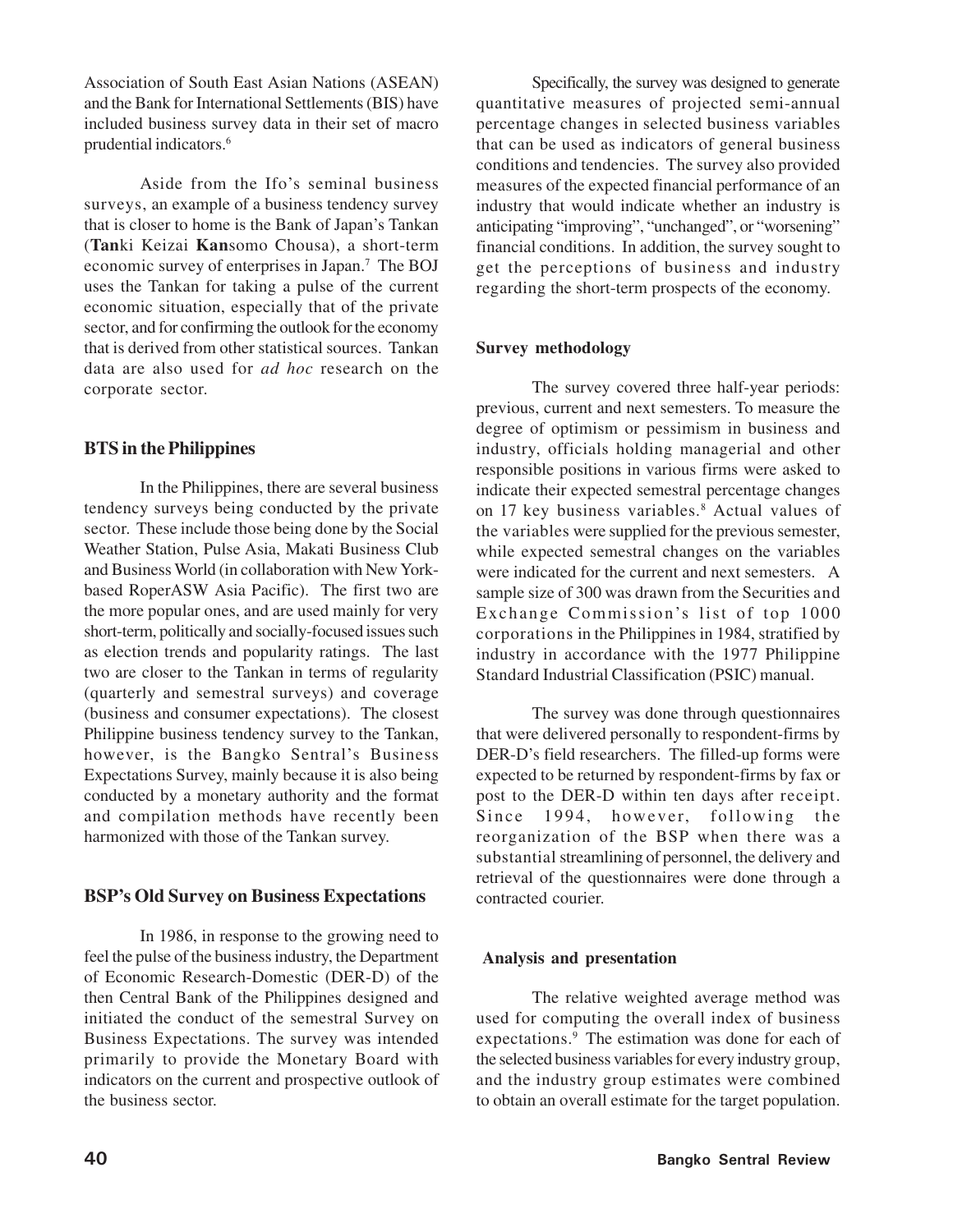Based on the initial results obtained from the survey, seven summary tables were constructed.<sup>10</sup>The results and analysis of the survey were distributed to respondent-firms and government agencies for information and guidance in policy formulation. The survey reports were not published but were made available upon request by any interested party.

# **BSP's Harmonized Business Expectations Survey**

While several countries in the Asia-Pacific region have been conducting business tendency surveys based on their specific needs and concepts since the 1980s, efforts at harmonization to facilitate inter-country comparison only started in the 1990s. One of the major efforts toward this end was initiated in November 1999, when the ADB implemented a regional technical assistance program (RETA 5938) to help harmonize and strengthen the business tendency surveys being conducted in selected Asian countries. The Philippines was included among the five countries covered initially by the RETA.<sup>11</sup> These countries were encouraged to adopt a core set of standard questions recommended by the OECD to facilitate inter-country comparisons. As a result, the BES questionnaire and methodology were revised to make them consistent with those of other countries in the region. Questions were harmonized in terms of content (questions or variables included in the questionnaire), type of variables (form of question) and period covered. Likewise, the frequency and reference periods were revised from semestral to quarterly to make the survey results more useful as leading indicators.

## **Revised methodology**

The sample firms were drawn from the SEC's list of top 3,000 corporations in Metro Manila in terms of net sales in 1999 (published in 2000). A sample of 510 corporations was drawn using the stratified random sampling method. The sample was updated this year based on the 2001 issue of the SEC's top 3000 corporations in Metro Manila in 2000, bringing the total sample size to 600. The firms were stratified according to the expanded (from nine to twelve) industry groupings in the 1994 PSIC, as follows: (1) agriculture, fishery & forestry, (2) mining and quarrying, (3) manufacturing, (4)

electricity, gas and water, (5) construction, (6) wholesale and retail trade, (7) hotels & restaurants, (8) transport, storage and communications, (9) financial intermediation, (10) real estate, (11) renting and other business activities and (12) community, social & personal services.

The overall sample size was determined using the Neyman's Optimum Allocation formula which took into consideration the variances within and among the twelve industry groups of the business variables.<sup>12</sup>

 The questionnaires are sent by fax or e-mail to the sample firms and the accomplished forms are mailed, faxed or e-mailed back by respondents to DER within ten days from the day of receipt. Follow-up through telephone calls are made if necessary. In case of non-participation/closing-shop by sample firms, replacements are drawn from the original listing in order to retain the desired sample size, with the substitute firms being chosen randomly from the same sector.

#### **Revised questionnaire**

One major revision in the new BES questionnaire is the change in the possible answers from quantitative to qualitative mode. Qualitative questions of the threefold, multiple-choice type (e.g., "easy, normal, tight"; "up, no change, down") are used in almost all variables, $13$  instead of the quantitative changes asked in the old survey. The new BES questionnaire has basically five parts: (1) overall business outlook, (2) present tendencies, (3) limiting factors, (4) future tendencies and (5) economic indicators. The sample respondents are re-grouped into four major sectors: (1) agriculture, mining, electricity and manufacturing sector; (2) construction, (3) trade, and (4) services. Correspondingly, four sets of questions are also prepared, which are applicable only to specific sectors in the sample.

Under the overall business outlook section, the respondents are asked about their overall business expectations for both the current quarter and the next. The three possible answers are "improving", "no change" or "deteriorating". An open question on the reasons underlying the respondents' overall outlook was included to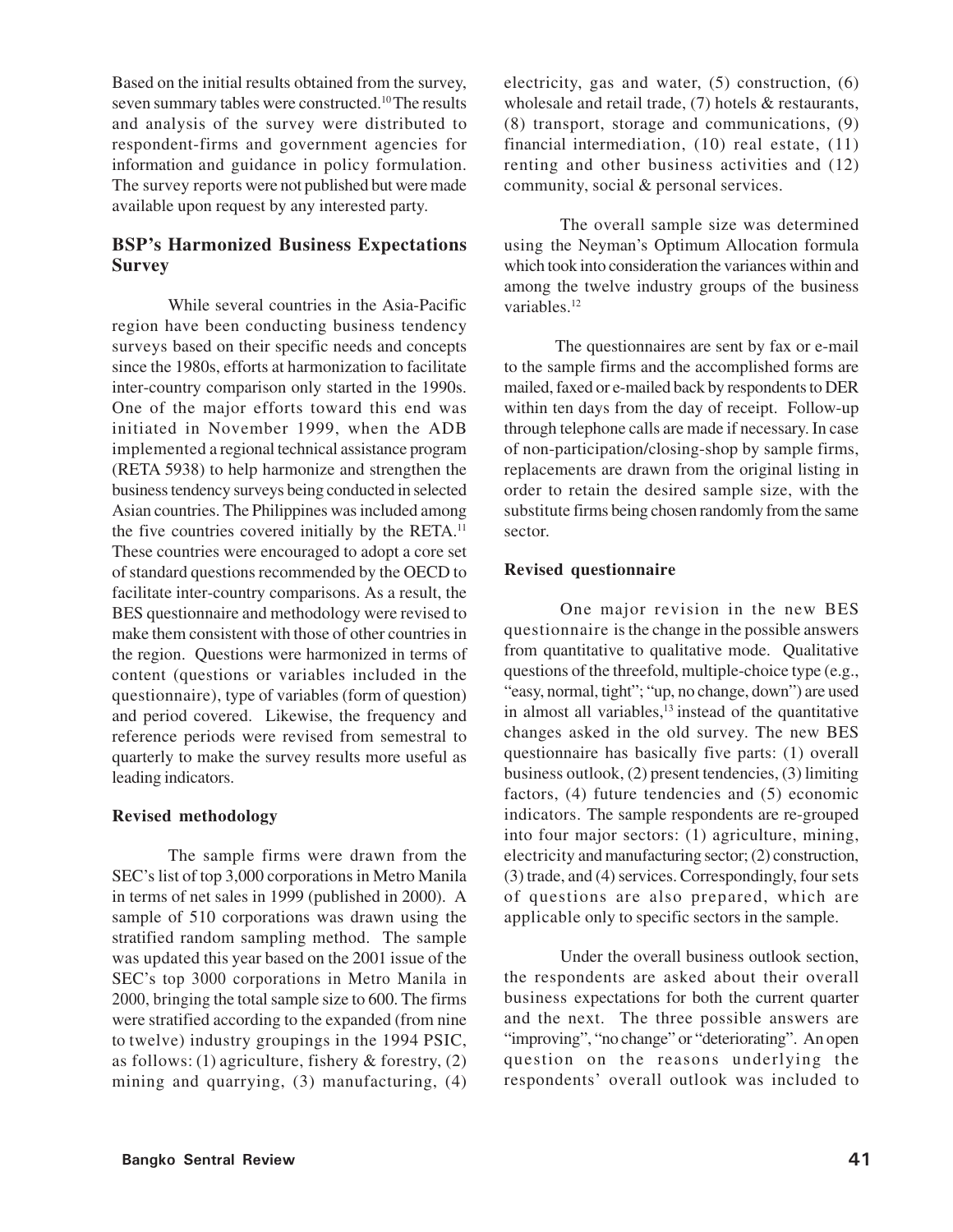obtain more objective and comprehensive analysis. The economic indicators included in the questionnaire are the average peso borrowing rate, the average exchange rate and the average inflation rate.

## **Processing the data**

Unlike in the old BES where the percentage shares of the responses were simply reported and summarized, under the harmonized BES, the survey data are processed further to compute for diffusion indices. The process involves: (a) adding up the number of firms with the same response in each sector; (b) computing for the percentage distribution based on the total number of firms in the sector; and (c) subtracting the percentage shares of the negative answers from the percentage shares of the positive answers, and disregarding the percentage shares of the "no change" or "normal" responses, to generate the diffusion index for each sector for each variable. In effect, the diffusion index operationalizes the focus of business tendency surveys, which is to monitor the expected direction in the movement of a variable and anticipate possible turning points.

From the survey data, several diffusion indices are generated. The most important ones are the diffusion indices for the overall business outlook for the current quarter (BOIC) and the next quarter (BOIN). These two summarize the general business trend for the period covered by the survey. They are generated from the weighted averages of the diffusion indices of the four major sectors (agriculture and industry; construction; trade; and services), which are, in turn, computed from the weighted diffusion indices of the original 12 sectors of the economy based on the 1994 PSIC. The weights are based on the number of firms selected for each group relative to the total sample size. Diffusion indices are also generated for the three key economic indicators (inflation, exchange rate and interest rate) for the four major groups and the whole economy.

In addition, confidence or composite indicators for the four major sectors are computed by getting the averages of the diffusion indices of the business variables identified for each sector. Qualitative data on expansion plans and limiting factors to business activity as well as quantitative data on employment and capacity utilization are also generated.

# **Encouraging Initial Results**

The harmonized BES was launched in the second quarter of 2001. Despite the still limited scope (six quarterly observations) for analysis of the new data series, some encouraging trends have already been noted.<sup>14</sup> In particular, using graphical inspection, the BOIC line appears to be a good coincident indicator of short-term economic growth (Chart 1). Since the second quarter of 2001, the BOIC has traced consistently the direction of the GDP growth for the current quarter. Moreover, since the results of the survey are released well ahead of the actual GDP data even for the current quarter, the BOIC also serves effectively as a leading indicator for the current quarter GDP. The BOIN line also appears to track well the GDP growth path, except in the fourth quarter of 2001 when business expectations were heavily colored by the September 11 event. Similarly, the diffusion indices for the four major sectors, particularly the indices for the current quarter, exhibit generally the same trend as the BOIC and BOIN (Charts 2-5). The same is true for the index on capacity utilization (Chart 6). The indices on economic indicators, however, show mixed trends, indicating that business expectations on this area are generally perceptions on activities that business managers themselves have no direct participation or control (Charts 7-9). Overall, however, both current and next quarter indices computed from the BES appear to be promising leading indicators of short-term economic performance, given that improvements in the survey are continuing. One significant indicator of confidence on these new indices is the fact that the IMF has started using the results of the survey in its monitoring of global market develop ments.<sup>15</sup> Survey results are also disseminated through regular press releases and made available in the BSP website.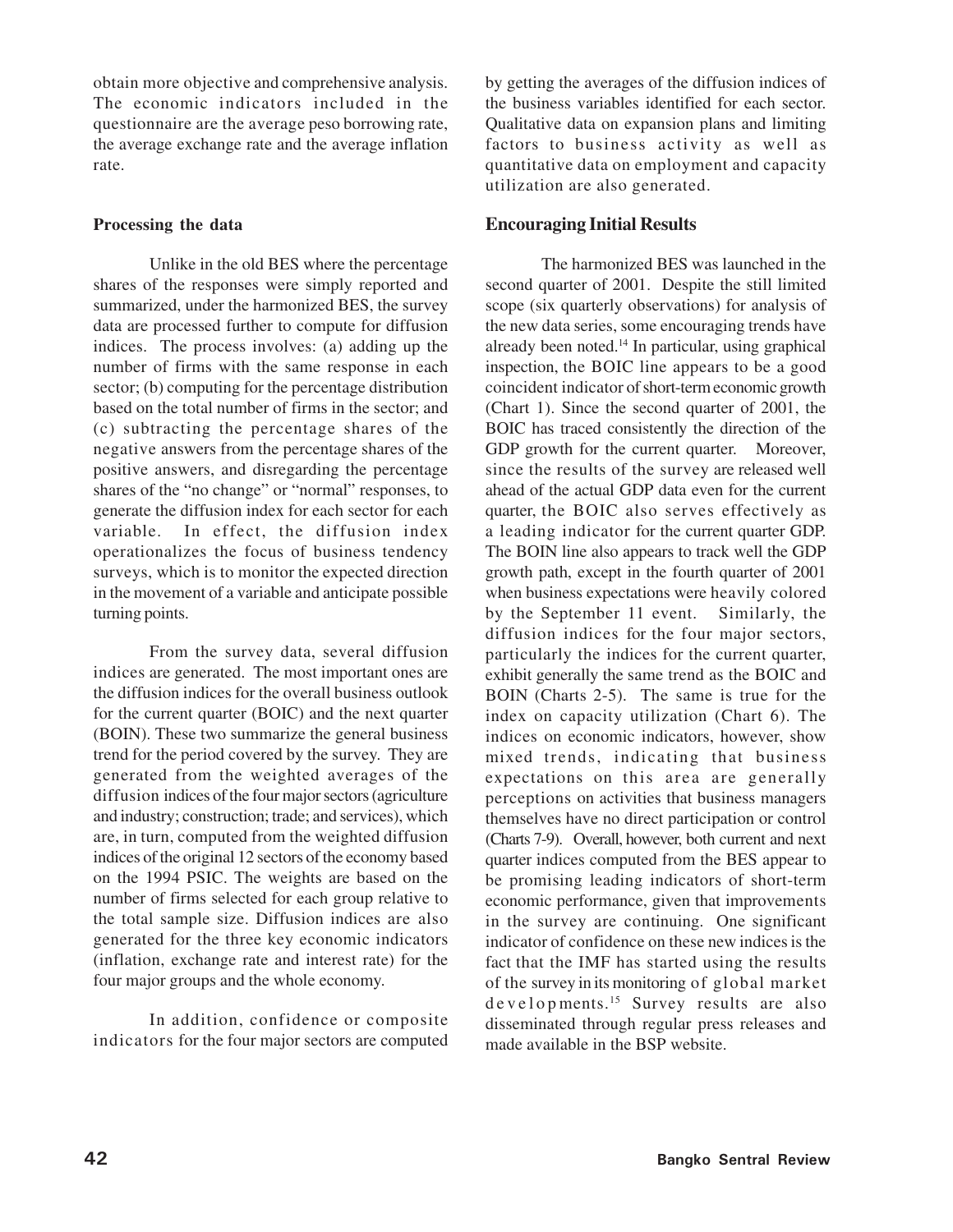

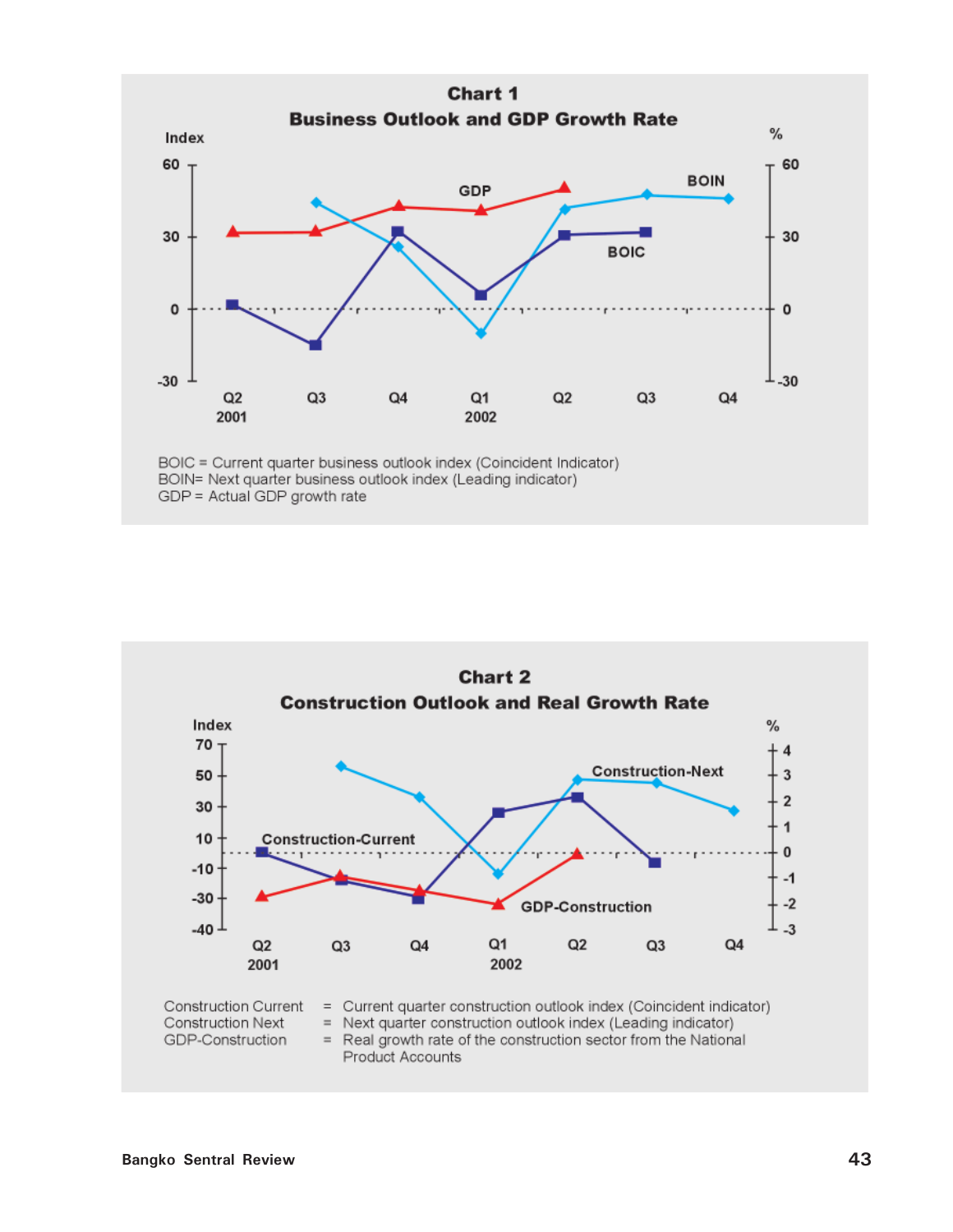

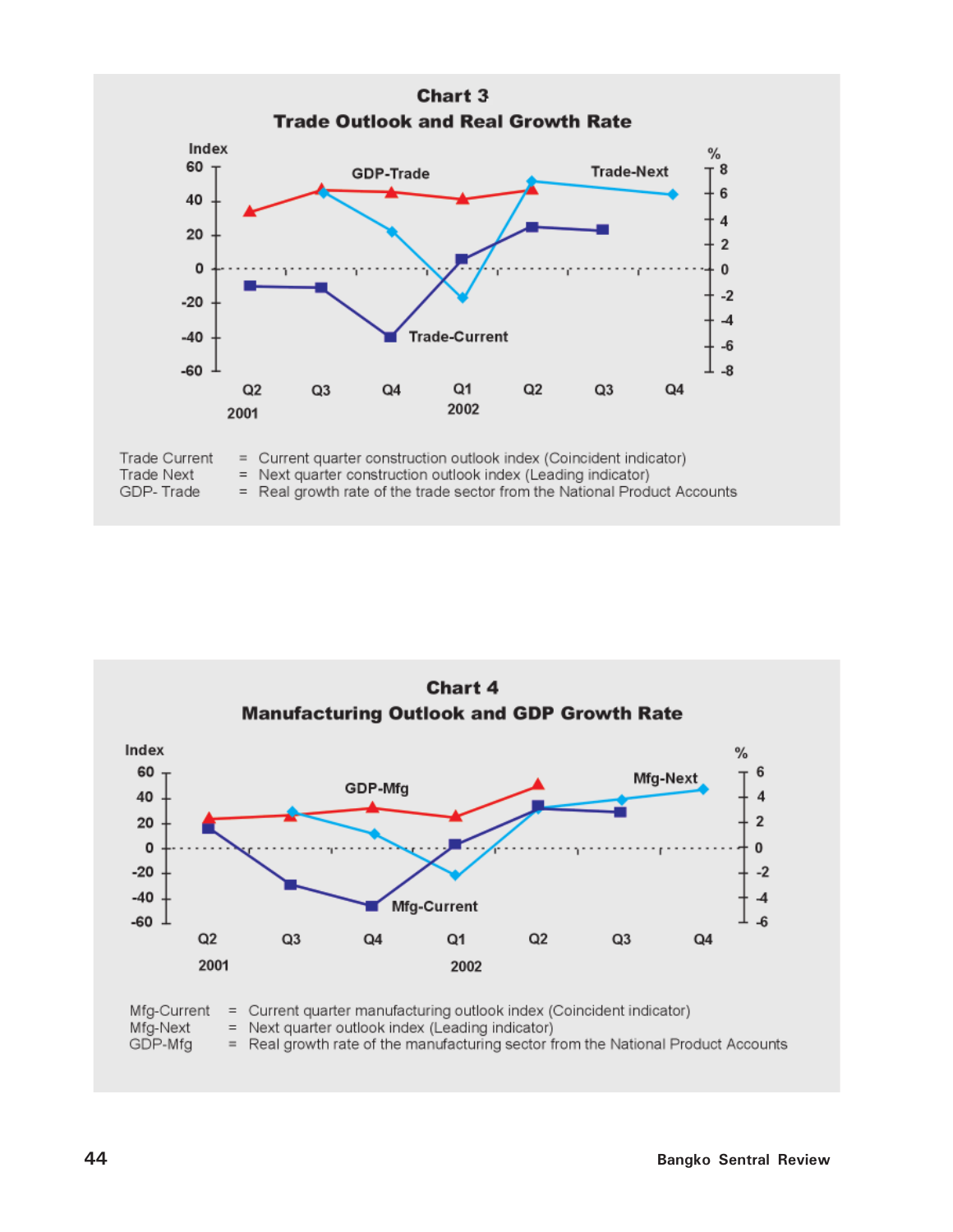

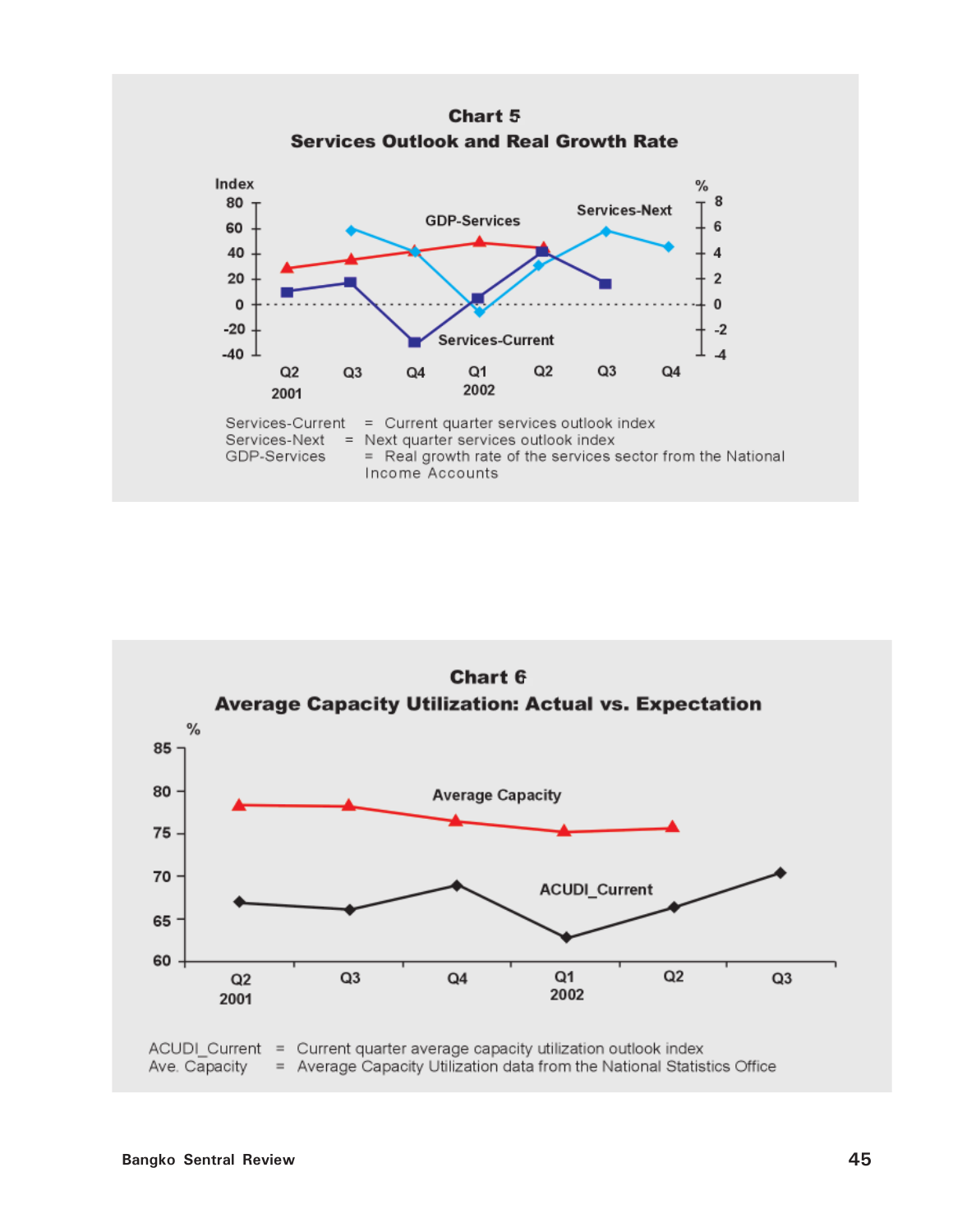

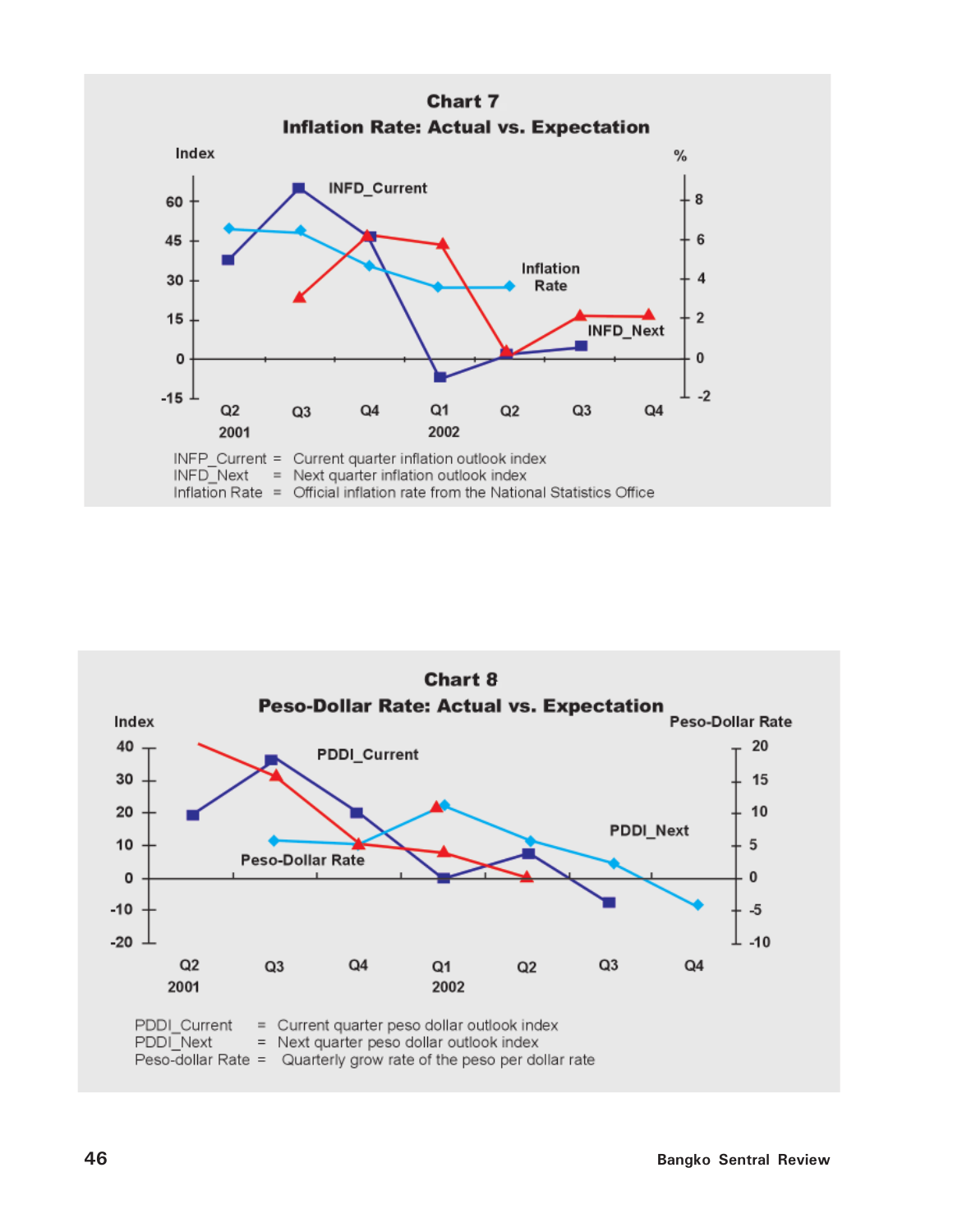

# **Future Tendencies**

Going forward, as the survey's data series lengthens to allow for more rigorous statistical analysis, the usefulness of the survey as a source for reliable leading indicators for short-term business trends in the economy will be further validated. In this connection, the possibility of transforming data from the old BES into the new data series will also be examined. Over time, the survey's response rate is expected to improve, making room for more representative trend lines. More intensive use of composite indicators is also being contemplated, allowing for less volatile data and more meaningful analysis of sectoral behavior. Moreover, improved analytical skills in interpreting the survey results are expected to be acquired over time by the staff as they gain greater familiarity with the data's nuances and explanatory power. Greater transparency in the conduct of the survey will also continue to be promoted through, among other activities, regular seminars for users of the survey data and more

intensive dissemination of the survey results to ensure more active participation from the private sector.

In terms of frequency, if the shift to a monthly mode is not feasible in the near term, then the quarterly survey can be supplemented by small, special surveys for the purpose of feeling the pulse of the business sector during times of major shocks in the economy. Moreover, since the BSP's primary mandate is directly related to price stability, complementing the business expectations survey with a consumer expectations survey will be explored.

Overall, these initiatives are expected to contribute to a wider database for monitoring the risks attendant to the BSP's conduct of monetary policy in general and inflation targeting activities in particular. In the process, it is hoped that the BSP, in its efforts to improve the quality and delivery of its BES and other leading indicators, can contribute significantly to a more meaningful measurement of the state of economic welfare of the public.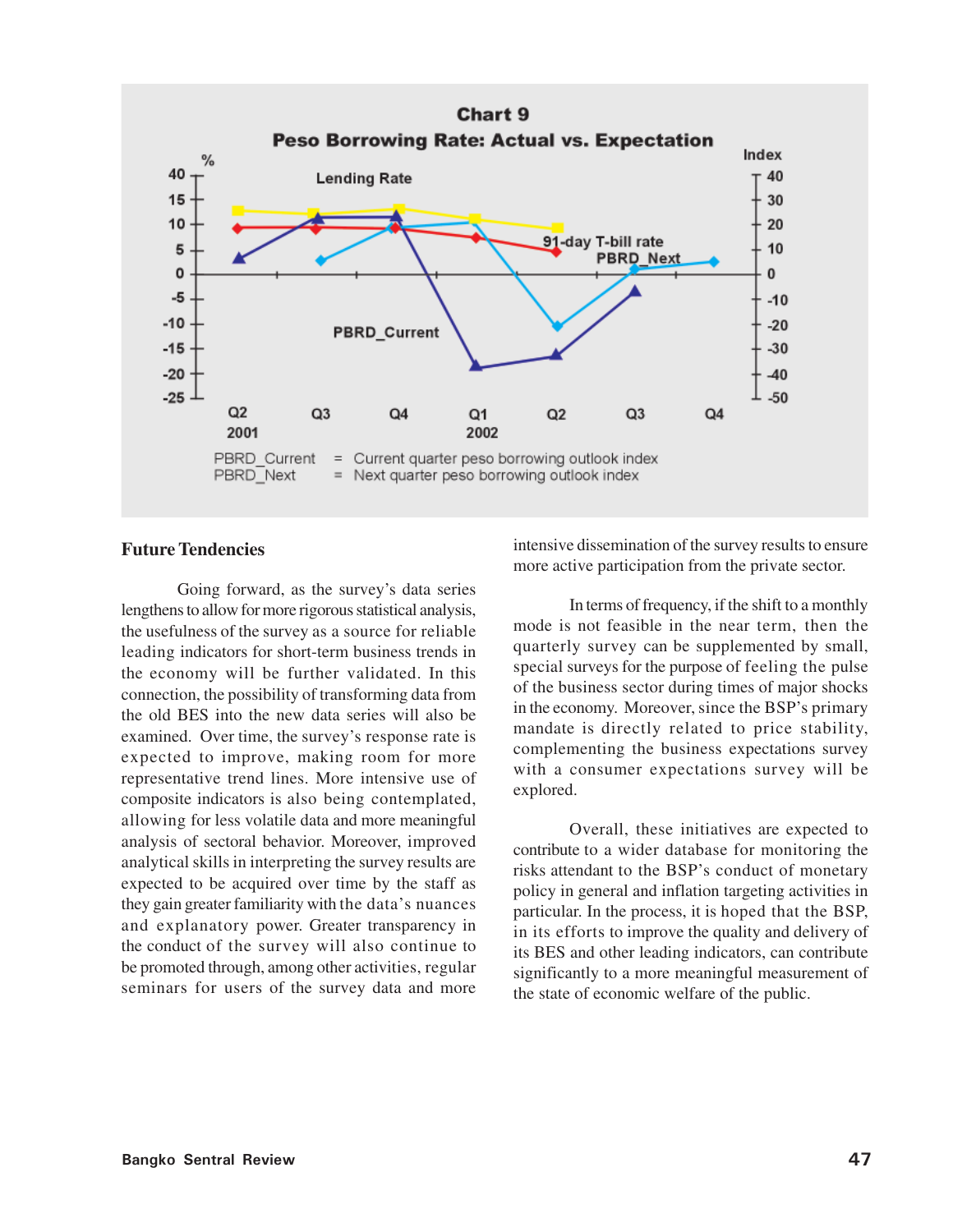#### **The Authors**



**Antonio B. Cintura** is Acting Deputy Director at Economic and Financial Monitoring Group of the Department of Economic Research. Mr. Cintura holds a Bachelor of Arts degree in Economics and a Bachelor of Science degree in Business Administration (Accounting) from the Ateneo de Naga University, and a diploma in Development Economics from the University of the Phiippines. He is also a Certified Public Accountant. **Ms. Ludivinia D. Gador** is Bank Officer VI at the Economic and Financial Monitoring Group of the Department of Economic Research. Ms. Gador holds a Bachelor of Science Degree in Mathematics from the Far Eastern University and has earned masteral units in Mathematics from the Manuel L. Quezon University.

# **Endnotes**

- 1. The Human Development Index includes, in addition to the usual data on economic growth such as GDP, other socio-economic indices such as life expectancy and educational attainment data in the measurement of the overall development of a country. In the words of Mr. Thinley, HDI "is the most innovative yardstick towards measuring the ends or objectives of development."
- 2. The Big Mac Index is a light-hearted measure of exchange rate trends. Based on the purchasing power parity theory, it uses McDonald's most popular product to comprise the "identical basket of commodities" for determining whether a currency is at its "correct" or "fair" level. For discussion of the index, see Neil Angelo Halcon's article, " The 'Big Mac' Index," *Bangko Sentral Review,* January 2002, IV: 1.
- 3. The R-word Index (Recession Index) is an alternative indicator of economic activity proposed by *The Economist* more than a decade ago. Using a computer database, the magazine counted for each quarter how many stories in the British newspapers had the word "recession". The index has since then been found to closely mirror the economic cycle, turning direction at roughly the same time as output. But unlike official statistics that come with a lag, the index is instantly available to the public. In early 2001, *The Economist* started to use the R-word Index to track the US economy, using the New York Times and Washington Post as reference newspapers. Shortly thereafter, the idea was applied by HypoVeriensbank in constructing the R-word Index for Germany.
- 4. The Ifo Institute for Economic Research was founded in 1949 as an independent, non-profit research organization. The name Ifo was derived from the words information and *Forschung*, which means research.
- 5. G. Nerb, 2001. "Brief Description of Business Surveys, Methodological and Practical Problems," in *Proceedings of the Joint ADB/OECD/ESCAP Workshop on Harmonizing and Strengthening Business Tendency Surveys in Developing Countries in the Pacific Region* held on 21-24 November 2000 in Bangkok, Thailand; OECD, Paris, France, p. 165.
- 6. For instance, OECD has 31 percent of its leading indicators coming from business and consumer surveys, while ADB has a section on qualitative indicators generated from business survey data.
- 7. See for example, Satoshi Saito, May 2001. "Utilization of the Tankan," in *Proceedings of the Joint OECD-ADB-ESCAP Workshop on Business Tendency Surveys: Harmonizing and Strengthening Business Tendency Surveys in Developing Countries in the Asia Pacific Region,* held in Bangkok, Thailand, in November 2000.
- 8. The complete list of variables were: (1) average peso borrowing rate,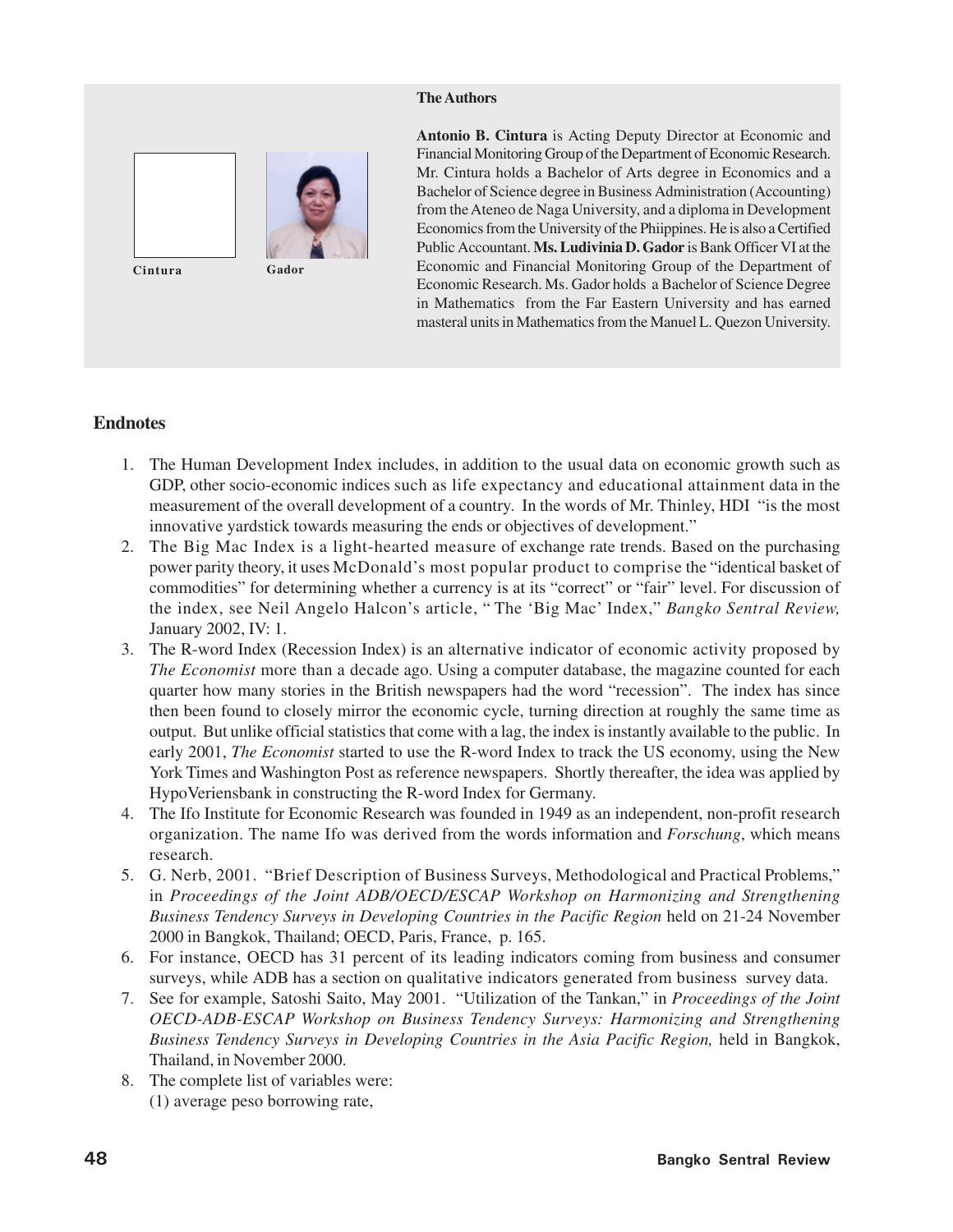(2) average peso-dollar exchange rate,

(3) average inflation rate,

(4) net sales/revenues,

(5) cost of production/sales,

(6) selling, general & administrative expenses,

(7) net income,

(8) average selling price,

(9) number of employees,

(10) capital expenditures,

(11) inventory level,

(12) accounts receivable,

(13) current assets,

(14) current liabilities,

(15) total liabilities,

(16) total net worth, and

(17) capacity utilization.

9. More formally, the overall index of business expectations is computed as:

$$
(IBE)_{c} = \sum_{i=1}^{9} W_{i}R_{i},
$$

where:  $(IBE)$ <sub>c</sub> = index of business expectations for the current semester

- W. = industry weight for the ith stratum
- $R_i$ = estimated stratum index computed by adding all individual index relative, divided by the total number of samples within the ith stratum.

The same computation is done for the next semester index. Some variables were weighted using the average values (for the period 1980-84) of selected balance sheet and income statement accounts that were consolidated from the SEC's top 1,000 corporations in Metro Manila.

- 10. The tables were: (1) overall business outlook by industry, (2) expectations on the average peso borrowing rate, (3) expectations on the peso-dollar exchange rate, (4) overall indices and business expectations for selected business variables, (5) indices of business expectations for selected variables by industry group, (6) actual and expected levels and financial ratios by industry group, and (7) distribution of companies with and without expansion plans for the next semester by industry group.
- 11. There were actually eleven countries that participated in the first BTS workshop held in Manila in 1999, but only five, including the Philippines, expressed initial interest to participate in the RETA for improving and harmonizing their BTS. The other four countries were India, Indonesia, Thailand and Vietnam.
- 12. The formula derived the optimum size based on a simple linear cost function with presumed optimal allocation for a minimum sum of relative variances. However, due to the observed distortions in the allocation per stratum that was caused by large stratum variances in some industry groups, proportional allocation was used in assigning stratum sample sizes.
- 13. There are only three variables in the BES questionnaire which do not make use of questions of the threefold, multiple-choice type: current number of employees, use of computerized system and factors limiting business activity.
- 14. Formal statistical methods of analysis can be used when the series has reached adequate length. In the meantime, graphical inspection can be used as a first-round approach.
- 15. For instance, the IMF's *Global Markets Monitor*, produced by its International Capital Markets Department, has started to use the new BES results in its monitoring reports on the Philippines.